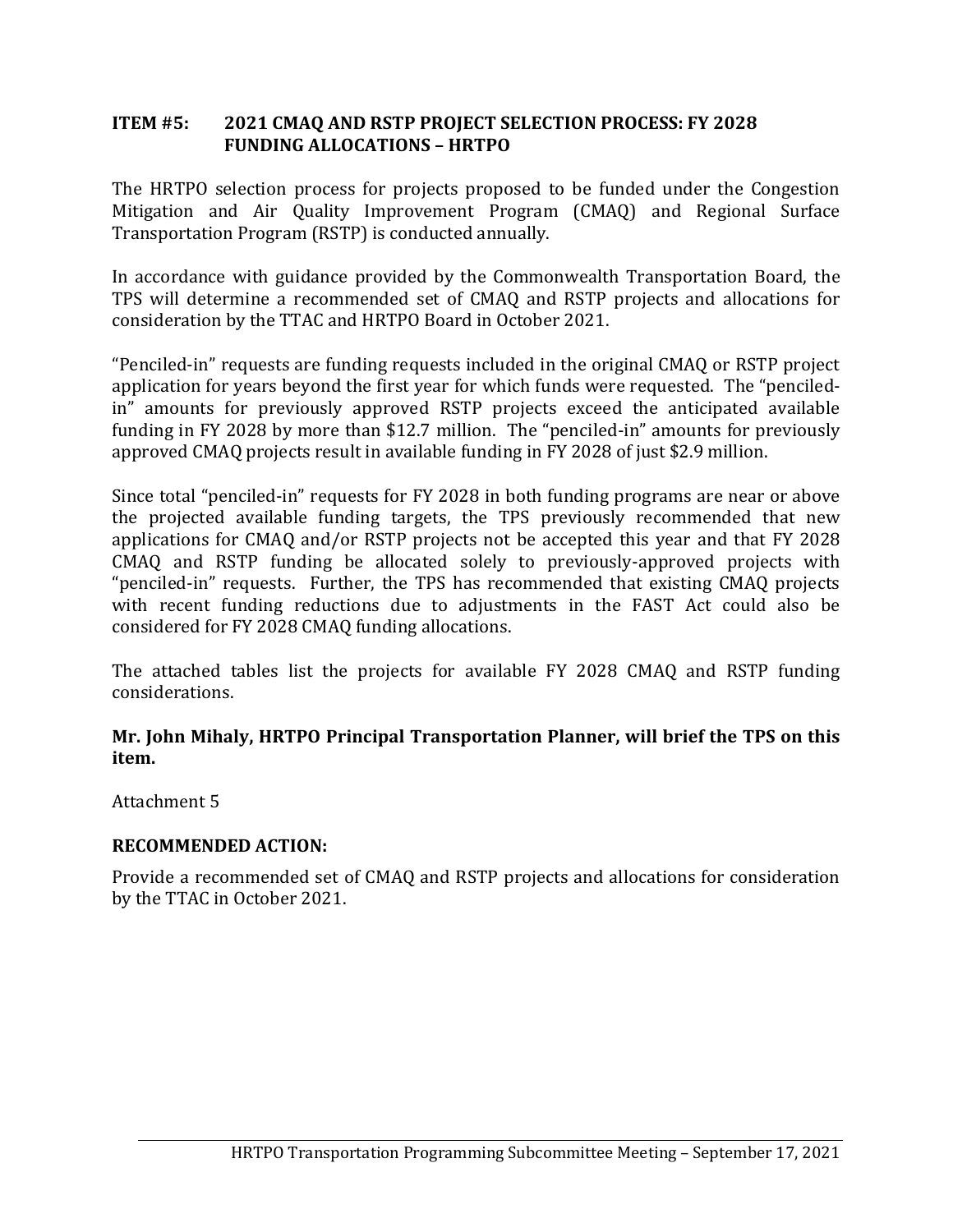| Previously Approved CMAQ Projects w/ FY-2028 "Penciled-in" Requests |  |  |
|---------------------------------------------------------------------|--|--|
|---------------------------------------------------------------------|--|--|

| #              | ID     | <b>Jurisdiction</b>        | <b>Project Description</b>                              | Year 2<br>$FY - 28$<br>Request | <b>Allocations</b><br>$FY - 28$ | <b>Total CMAQ</b><br><b>Funding</b><br>Request |
|----------------|--------|----------------------------|---------------------------------------------------------|--------------------------------|---------------------------------|------------------------------------------------|
| 1              | 115863 | Portsmouth                 | <b>Traffic Signal System Retiming</b>                   | \$120,000                      |                                 | \$240,000                                      |
| $\overline{2}$ | 115369 | Chesapeake                 | <b>Citywide Traffic Signal System Upgrade</b>           | \$175,000                      |                                 | \$525,000                                      |
| 3              | 115520 | Chesapeake                 | <b>Chesapeake Signal Timing -- All Phases</b>           | \$150,000                      |                                 | \$300,000                                      |
| 4              | 119409 | Chesapeake                 | Chesapeake Signal Timing - Phases 1-4                   | \$150,000                      |                                 | \$600,000                                      |
| 5              | 119246 | Chesapeake                 | <b>Citywide Traffic Signal System Upgrade</b>           | \$250,000                      |                                 | \$1,250,000                                    |
| 6              | 119268 | Portsmouth                 | <b>Citywide Traffic Signal System Upgrades</b>          | \$250,000                      |                                 | \$1,225,000                                    |
| $\overline{7}$ | 119267 | Chesapeake                 | N Battlefield/Byron St Traffic Signal                   | \$525,000                      |                                 | \$675,000                                      |
| 8              | 119265 | Virginia Beach             | <b>Holland Rd Phase II</b>                              | \$758,230                      |                                 | \$1,058,746                                    |
| 9              | 119264 | Chesapeake                 | Deep Creek Elementary School Traffic Signal Improvement | \$150,000                      |                                 | \$2,100,000                                    |
| 10             | 103928 | Virginia Port<br>Authority | <b>Green Operator Program</b>                           | \$1,000,000                    |                                 | \$5,000,000                                    |
| 11             | 119270 | Chesapeake                 | Battlefield Blvd/Johnstown Rd Intersection Improvements | \$741,000                      |                                 | \$2,673,656                                    |
| 12             | 119269 | Chesapeake                 | Centerville Turnpike/Elbow Rd Intersection Improvements | \$1,000,000                    |                                 | \$4,850,000                                    |
| 13             | 119271 | Chesapeake                 | 460/58/13 Safety Improvements                           | \$2,750,000                    |                                 | \$14,186,104                                   |
| 14             | 119281 | <b>York County</b>         | <b>Victory Boulevard Shared Use Path</b>                | \$404,130                      |                                 | \$660,750                                      |
| 15             | 119378 | Suffolk                    | <b>Wilroy Rd/Progress Rd Intersection</b>               | \$1,800,000                    |                                 | \$2,500,000                                    |
| 16             | 119266 | Suffolk                    | Constance Rd/Wilroy Rd Intersection                     | \$2,200,000                    |                                 | \$3,200,000                                    |

**TOTAL**

| FY-28 Mark (Using Current FY-27 Mark)             | \$15,361,905 |
|---------------------------------------------------|--------------|
| Previously Approved ("Penciled-in")               | \$12,423,360 |
| Total Available for Allocation Less "Penciled-in" | \$2,938,545  |

**Total Available for Allocation Less "Penciled‐in" FY‐28 Allocations ‐ Penciled In**

| <b>FY-28 Allocations - Penciled In</b> |        |                     | \$0                                                     |                                 |  |  |
|----------------------------------------|--------|---------------------|---------------------------------------------------------|---------------------------------|--|--|
| <b>FAST Act Funding Reductions</b>     |        |                     | <b>Needed Funding</b><br><b>Balance</b>                 | <b>Allocations</b><br>$FY - 28$ |  |  |
|                                        | 115371 | Virginia Beach      | N Great Neck/Londin Bridge/VBB Intersection Improvement | \$400,000                       |  |  |
|                                        | 111086 | Suffolk             | Citywide Signal System Upgrade                          | \$704,192                       |  |  |
| 3                                      | 111088 | Suffolk             | Downtown Signal System Upgrade                          | \$731,722                       |  |  |
| 4                                      | 111081 | <b>Newport News</b> | <b>Citywide Signal System Progression</b>               | \$250,000                       |  |  |
|                                        | 115378 | <b>WATA</b>         | <b>Purchase Five (5) Buses</b>                          | \$2,277,504                     |  |  |

#### **FY‐28 Allocations ‐ FAST Act**

**=**

**Balance**

 $\mathcal{L}^{\text{max}}_{\text{max}}$ 

Project is previously approved in both CMAQ and RSTP - Year 2 funding request is split evenly between CMAQ & RSTP

**\$0 \$15,361,905** **\$41,044,256**